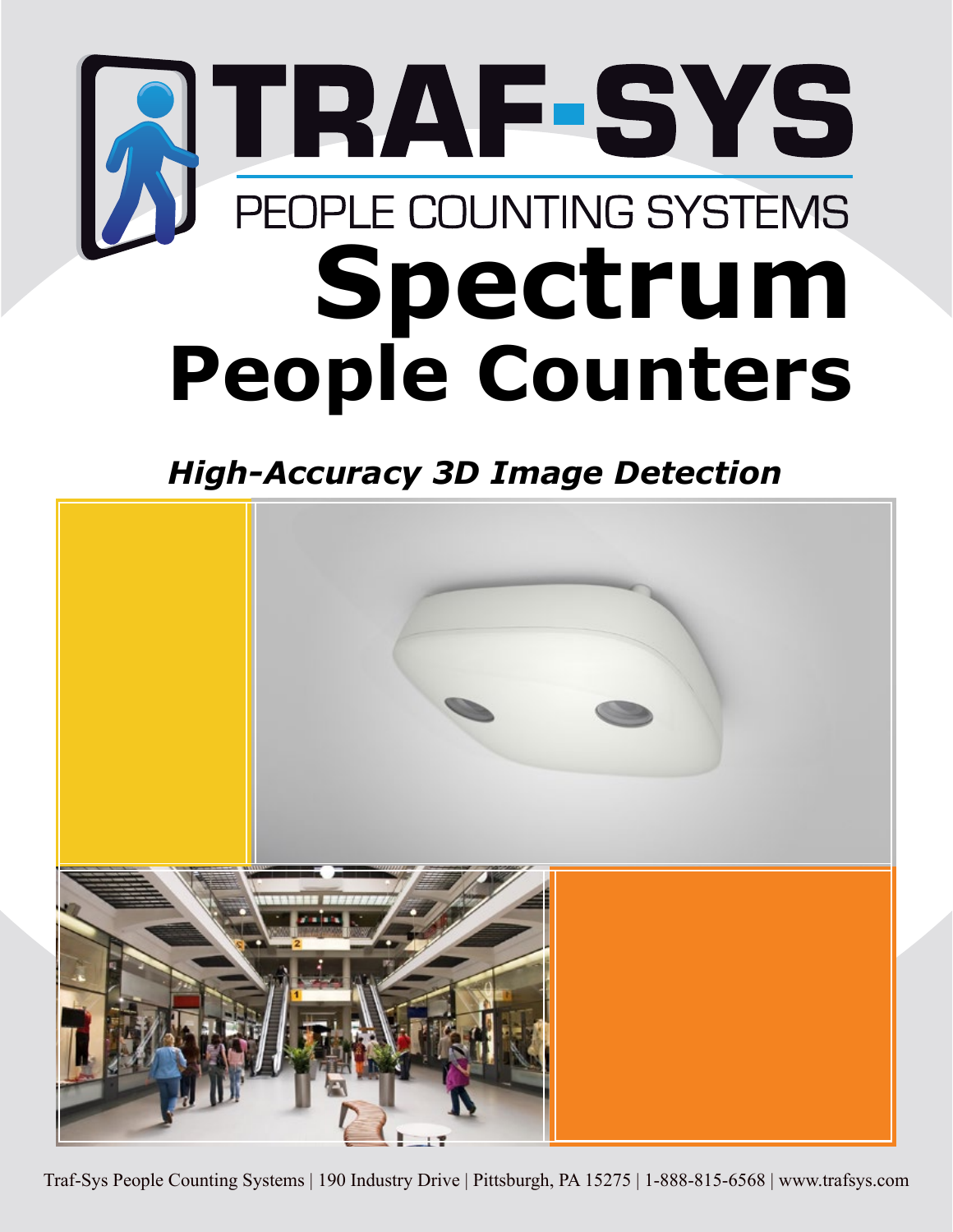# **PEOPLE COUNTING SOLUTIONS HIGH-ACCURACY 3D IMAGING TECHONLOGY**

The Spectrum Series of People Counters use 3D imaging technology and analytics to provide highly accurate pedestrian traffic data for retail and public spaces. Use the information from these sensors to help plan your operations more efficiently, optimize resources and increase revenue.

All Spectrum Series People Counters feature:

- Near Real-time Data
- Ability to filter out objects (such as carts) from people counts
- Bi-directional counting
- Detect or Ignore U-Turns
- Secure Data Transmission via HTTPS
- SOAP/XML, REST, HTTP(S), (S)FTP, digital outputs, and other IP-based services and custom protocols possible





For more information, visit www.trafsys.com. Or call 1-888-815-6568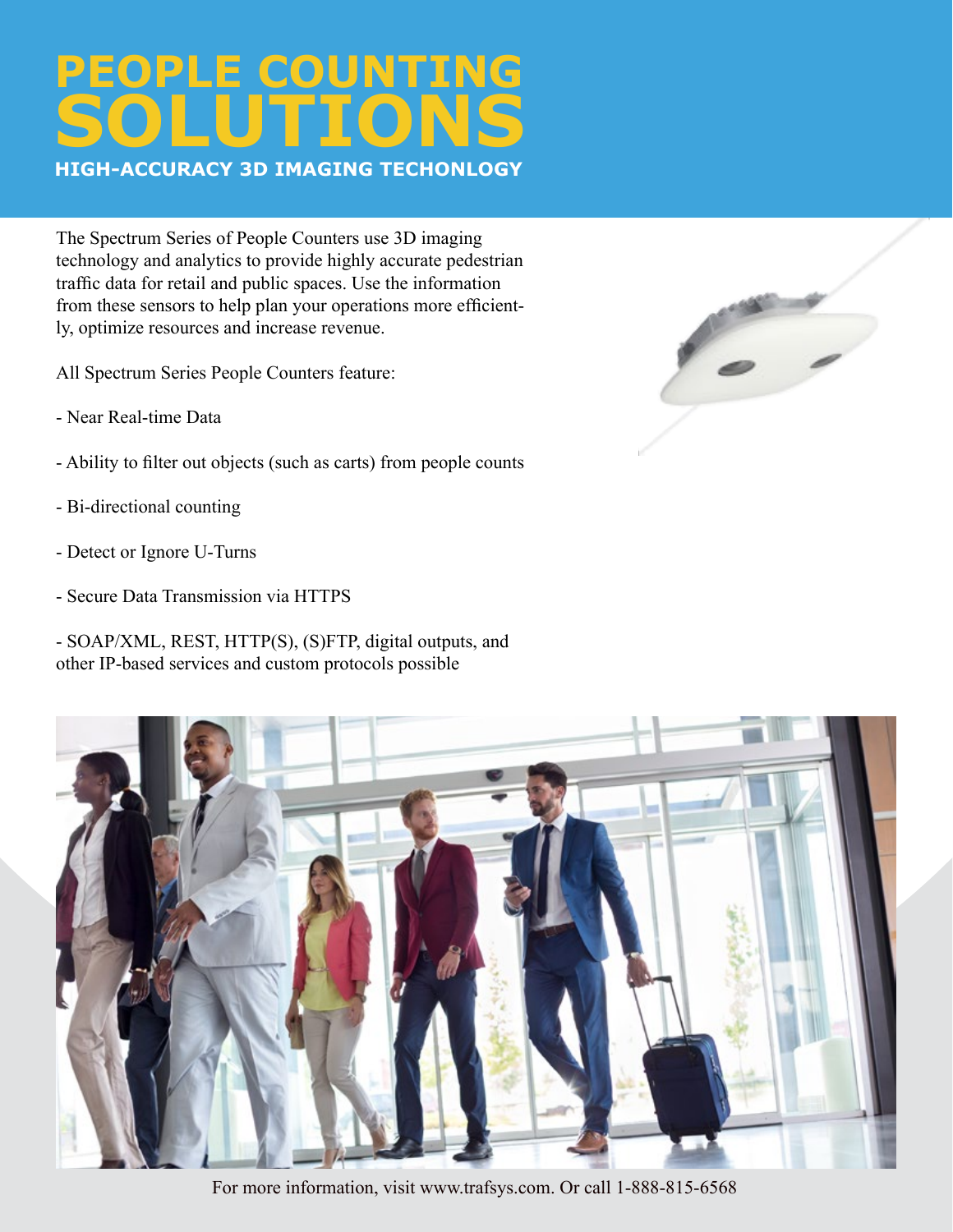



**SPECTRUM SPECTRUM HIGH-MOUNT SPECTRUM OUTDOOR**



A smart, highly dynamic stereoscopic camera with on-board computing power to pack precise image processing and feature-rich application software into a sleek design.

| A high-mount variation of the     |  |
|-----------------------------------|--|
| Spectrum People Counter to be     |  |
| used for mounting heights from 10 |  |
| feet to 20 feet.                  |  |

An weather-proof variation of the Spectrum People Counter to be used for outdoor appplications.

| <b>Dimensions</b> 6.3 in x 6.3 in x 1.7 in <b>Dimensions</b> 9.3 x 3.9 in x 1.5 in |                                                                             | <b>Dimensions</b> 5.6 in x 3.9 in x 1.4 in |
|------------------------------------------------------------------------------------|-----------------------------------------------------------------------------|--------------------------------------------|
| Weight $14 \text{ oz}$                                                             | Weight 21 oz                                                                | <b>Weight</b> $15.5$ oz                    |
| <b>Aluminum / Plastic Housing</b>                                                  | <b>Aluminum Housing</b>                                                     | <b>Aluminum Housing</b>                    |
| <b>Internal Storage 8GB</b>                                                        | <b>Internal Storage 8GB</b>                                                 | <b>Internal Storage 8GB</b>                |
| <b>Protection Class IP 30</b>                                                      | <b>Protection Class IP40</b><br>(w/optional cover and weatherproof housing) | <b>Protection Class IP 65</b>              |

# **Accessories**









Surface Mount Box Surface Mount Hood Installation Kit



Faceplate Installation Kit (Recessed)



1/4" Camera Mount Adapter Installation Kit (Outdoor)



1/4" Camera Mount Adapter

For more information, visit www.trafsys.com. Or call 1-888-815-6568